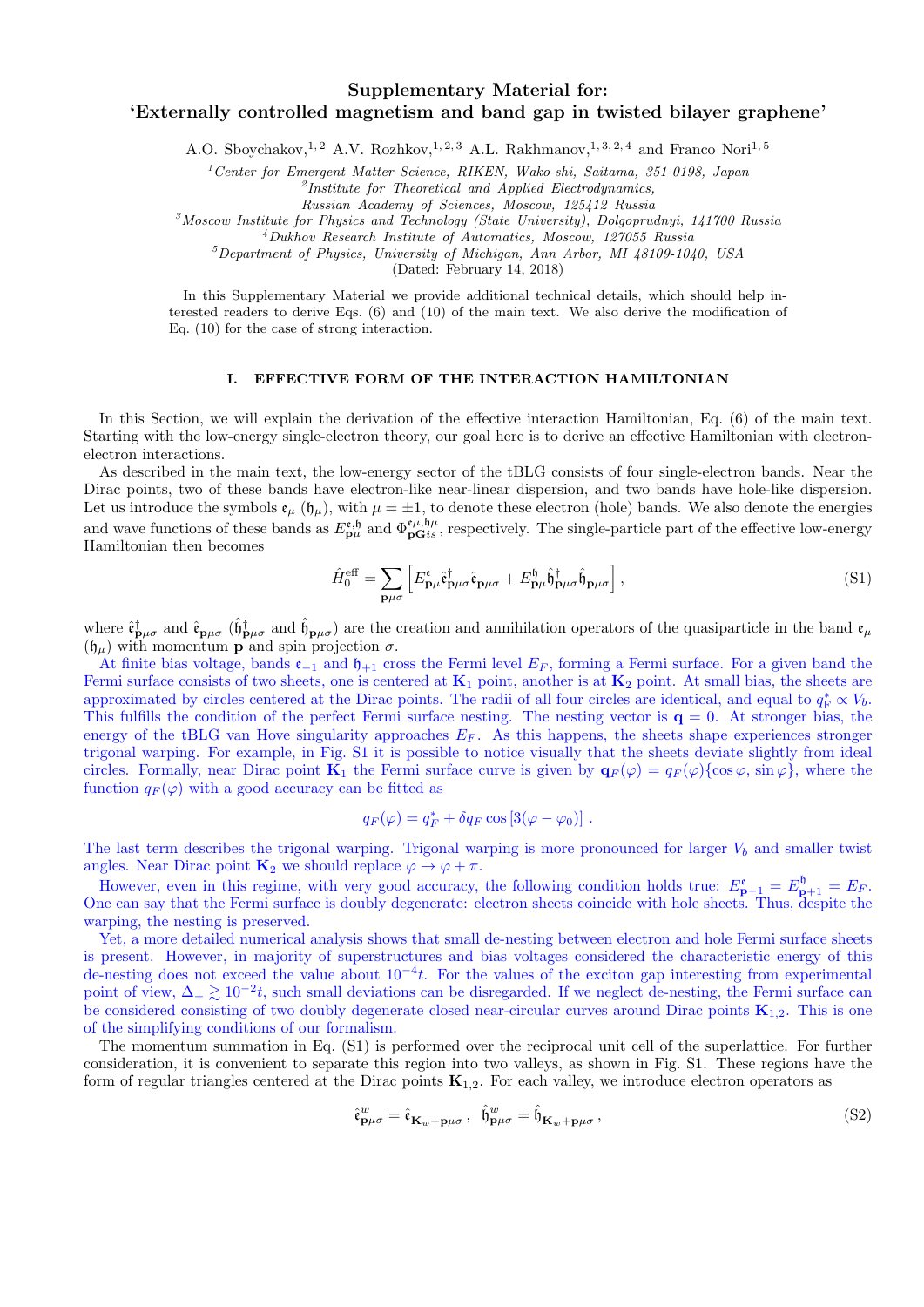

FIG. S1: (Left panel) Band structure calculated for a sample with  $m_0 = 5$ ,  $r = 1$  ( $\theta \approx 6.009°$ );  $V_b = 0.15t$ . The vertical doublearrows show the bands, which are coupled by the electron-electron interaction. (Right panel) Fermi surface corresponding to the band structure shown on the left. A slight trigonal warping of the Fermi surface curves can be seen. The dot-dashed line separates the reciprocal unit cell of the superlattice into two valleys. The dashed circle with radius  $q_0$  is used to find an approximate solution to the gap equation in the limit of strong interaction (see the text).

where the momentum **p** is now counted from the Dirac point  $\mathbf{K}_w$ .

Let us now consider the interaction part of the Hamiltonian. The most general form of the interaction Hamiltonian reads

$$
\hat{H}_{\text{int}} = \frac{1}{2} \sum_{\substack{\mathbf{i} \mathbf{n} \text{jm} \\ s s' \sigma \sigma'}} \hat{d}_{\mathbf{n} i s \sigma}^{\dagger} \hat{d}_{\mathbf{n} i s \sigma} U_{ij} (\mathbf{r}_{\mathbf{n}}^{is} - \mathbf{r}_{\mathbf{m}}^{js'}) \hat{d}_{\mathbf{m} j s' \sigma'}^{\dagger} \hat{d}_{\mathbf{m} j s' \sigma'}.
$$
\n(S3)

In this equation,  $\hat{d}^{\dagger}_{\mathbf{n} i s\sigma}$  and  $\hat{d}_{\mathbf{n} i s\sigma}$  are the creation and annihilation operators of the electron with spin projection  $\sigma$ , located at site **n** in the layer  $i (= 1, 2)$  in the sublattice *s*. In momentum space, we can write

$$
\hat{H}_{\text{int}}\!=\!\frac{1}{2\mathcal{N}}\sum_{\genfrac{}{}{0pt}{}{is\,\sigma}{j\,s'\,\sigma'}}\sum_{\genfrac{}{}{0pt}{}{\mathbf{p_1p_2}}{p_1'\mathbf{p_2'}}}\sum_{\substack{\mathbf{G_1G_2}\\ \mathbf{G_1G_2'}}}\sum_{\mathbf{G}}\delta_{\mathbf{G},\,\mathbf{k}_1+\mathbf{k}_2-\mathbf{k}_1'-\mathbf{k}_2'}\,\hat{d}^\dagger_{\mathbf{p_1G_1is\sigma}}\,\hat{d}^\dagger_{\mathbf{p_1'}\mathbf{G}_1'is\sigma} \,U_{is;js'}(\mathbf{k}_1-\mathbf{k}_1';\mathbf{G})\,\hat{d}^\dagger_{\mathbf{p_2G_2js'\sigma'}}\,\hat{d}^\dagger_{\mathbf{p_2'}\mathbf{G}_2'js'\sigma'},
$$

where N is the number of graphene unit cells in the sample in one layer,  $\mathbf{k}_{1,2} = \mathbf{p}_{1,2} + \mathbf{G}_{1,2}$ ,  $\mathbf{k}'_{1,2} = \mathbf{p}'_{1,2} + \mathbf{G}'_{1,2}$ , and

$$
U_{is;js'}(\mathbf{k};\mathbf{G}) = \frac{1}{N_{sc}} \sum_{\mathbf{nm}}' \exp[-i\mathbf{k}(\mathbf{r}_{\mathbf{n}}^i - \mathbf{r}_{\mathbf{m}}^j)] \exp(-i\mathbf{G}\mathbf{r}_{\mathbf{m}}^j) U(\mathbf{r}_{\mathbf{n}}^{is} - \mathbf{r}_{\mathbf{m}}^{js'}).
$$
 (S4)

In the equation above, the symbol of summation with prime means that the summation over **m** is performed over sites inside the zeroth supercell, while the summation over **n** is performed over all sites in the sample. Because of the superlattice, interaction Eq. (S4) depends on two momenta, **k** and **G**. This is unlike the interaction in free space, which depends on a single momentum variable. In the function  $U_{is;js'}(\mathbf{k};\mathbf{G})$  the momentum **k** is the usual transmitted momentum. The second argument, **G**, describes the non-conservation of the momentum due to presence of the superlattice: as expected, in a periodic structure the momentum must be conserved up to a reciprocal lattice vector **G**. The latter condition is enforced by the delta-function  $\delta_{\mathbf{G},\mathbf{k}_1+\mathbf{k}_2-\mathbf{k}'_1-\mathbf{k}'_2}$  in Eq. (S4). Thus,  $U_{is;js'}(\mathbf{k};\mathbf{G})$  with  $\mathbf{G} \neq 0$  corresponds to an umklapp scattering process.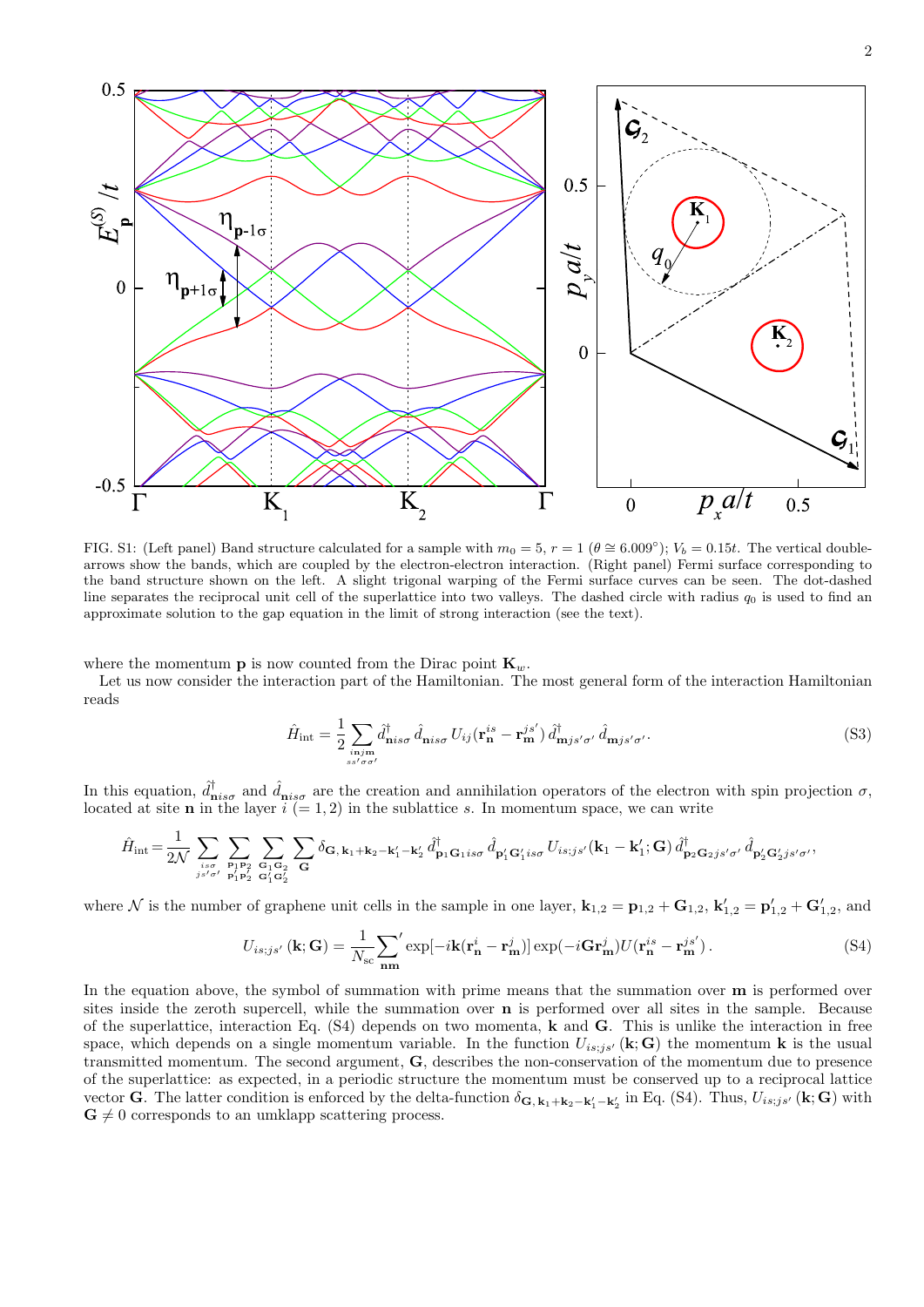$$
U_{is;is'}\left(\mathbf{k};\mathbf{G}\right) = \left(\sum_{\mathbf{b}^i} \delta_{\mathbf{b}^i,\mathbf{G}}\right) \sum_{\mathbf{n}} \exp(-i\mathbf{k}\mathbf{r}_{\mathbf{n}}^i) U(\mathbf{r}_{\mathbf{n}}^i + \boldsymbol{\delta}^{is} - \boldsymbol{\delta}^{is'}),\tag{S5}
$$

where the first and second summations are performed over all reciprocal lattice vectors  $(\mathbf{b}^i)$  and all lattice sites of the layer *i*, correspondingly. Let us introduce the symbol  $\tilde{\mathbf{k}}^i = \tilde{\mathbf{k}}^i(\mathbf{k})$  to denote the vector **k** 'modulo'  $\mathbf{b}^i$ . Mathematically, it is

$$
\tilde{\mathbf{k}}^i(\mathbf{k}) = \min_{\mathbf{b}^i} (\mathbf{k} - \mathbf{b}^i). \tag{S6}
$$

In other words, the vector  $\tilde{\mathbf{k}}^i$  is the vector lying in the first Brillouin zone of the layer *i*, such that the difference  $(\tilde{\mathbf{k}}^i - \mathbf{k})$  equals some reciprocal lattice vector  $\mathbf{b}^i$ . From equation (S5), we have  $U_{is;is'}(\mathbf{k};\mathbf{G}) = U_{is;is'}(\tilde{\mathbf{k}}^i;\mathbf{G})$ . Below we will use the continuum (low-**k**) approximation for  $U_{is;is'}$  ( $k; G$ ), when one can replace the summation over lattice sites by the 2D integration. As a result, we obtain

$$
U_{is;is'}\left(\mathbf{k};\mathbf{G}\right) = \frac{1}{\mathcal{V}_c} \left( \sum_{\mathbf{b}^i} \delta_{\mathbf{b}^i,\mathbf{G}} \right) \sum_{\mathbf{b}^i} U_{ii}(\mathbf{k} - \mathbf{b}^i) \exp[i(\mathbf{k} - \mathbf{b}^i)(\boldsymbol{\delta}^{is} - \boldsymbol{\delta}^{is'})] \approx \frac{1}{\mathcal{V}_c} U_{ii}(\tilde{\mathbf{k}}^i) \exp[i\tilde{\mathbf{k}}^i(\boldsymbol{\delta}^{is} - \boldsymbol{\delta}^{is'})] \sum_{\mathbf{b}^i} \delta_{\mathbf{b}^i,\mathbf{G}} ,
$$
\n(S7)

where  $V_c = \sqrt{3}a^2/2$  is the graphene unit cell area, and  $U_{ii}(\mathbf{k}) = \int d^2r U(\mathbf{r}) e^{-i\mathbf{k}\mathbf{r}}$  is the Fourier transform of the function  $U(\mathbf{r})$ .

We introduce also the Fourier transform for interlayer interaction as  $U_{12}(\mathbf{k}) = \int d^2 r \, U(d\mathbf{e}_z + \mathbf{r}) e^{-i\mathbf{k}\mathbf{r}}$ . Substituting this equation into Eq. (S4), one obtains

$$
U_{1s;2s'}(\mathbf{k};\mathbf{G}) = \frac{1}{\mathcal{V}_c} \sum_{\mathbf{b}^1} U_{12} (\mathbf{k} + \mathbf{b}^1) \exp[i(\mathbf{k} + \mathbf{b}^1)(\boldsymbol{\delta}^{1s} - \boldsymbol{\delta}^{2s'})] \sum_{\mathbf{b}^2} \delta_{\mathbf{b}^2, \mathbf{b}^1 + \mathbf{G}}.
$$
 (S8)

For the functions  $U_{ij}(\mathbf{k})$ , we use expressions for the screened Coulomb potential in the form [S1,S2]:

$$
U_{ij}(\mathbf{q}) = \frac{v_{\mathbf{q}}}{1 + \Pi_{\mathbf{q}} v_{\mathbf{q}}} \left( \begin{array}{cc} 1 & e^{-qd} \\ e^{-qd} & 1 \end{array} \right) . \tag{S9}
$$

In this expression, the bare Coulomb potential is  $v_q = 2\pi e^2/\epsilon q$ . The permittivity of the substrate is  $\epsilon$  and  $\Pi_q \equiv$  $-P(\omega = 0, \mathbf{q})$ , where  $P(\omega, \mathbf{q})$  is the polarization operator of the bilayer. In the low-**k** limit, we can keep a single term in the sum over  $\mathbf{b}^1$  in Eq. (S8). The retained term corresponds to the smallest value of  $|\mathbf{k} + \mathbf{b}^1|$ . Formally, such  $\mathbf{b}^1$ satisfies  $\mathbf{k} + \mathbf{b}^1 = \tilde{\mathbf{k}}^1$ . We already used this simplification to derive Eq. (S7). For Eq. (S8) this approximation works even better, since the interlayer potential  $U_{12}(\mathbf{q})$  decays exponentially with *q* and  $\exp(-|\mathbf{b}_{1,2}|d) \approx 5 \times 10^{-5}$ . Below, we will use the long wavelength limit for the function Π**q**. In this case, it is independent of **q** and equals to the density of states of the bilayer at the Fermi level. We calculate the latter quantity numerically as described below.

Note that in some of our numerical calculations a more general form for the interaction function was used

$$
U_{ij}(\mathbf{k}) \to U_{ij}(\mathbf{k}) + U_0 \delta_{ij} \delta_{ss'} \delta_{\sigma \bar{\sigma}'},
$$

where  $\bar{\sigma}$  means 'not  $\sigma$ '. The first term here is the screened Coulomb interaction, while the second one is purely local Hubbard interaction. Our numerical analysis shows that, as long as  $U_0$  is not extremely large, it does not affect the obtained results. This is because the considered excitonic order couples electrons and holes, which mostly inhabit different layers. All results presented in the main text are obtained for  $U_0 = 0$ .

### **A. Effective interaction Hamiltonian**

Projecting the full interaction Hamiltonian, Eq. (S4), onto the low-energy bands  $\mathfrak{e}_{\mu}$  and  $\mathfrak{h}_{\mu}$ , we obtain the effective interaction Hamiltonian  $H_{\text{int}}^{\text{eff}}$ . Since the interaction is described by the product of four electron operators, even this truncated Hamiltonian will contain a large number of terms. Here we keep only those terms which affect the ordered phase at the mean-field level. Therefore, we obtain

$$
\hat{H}^{\text{eff}}_{\text{int}} = \frac{1}{2\mathcal{N}} \sum_{\mathbf{p}\mathbf{q}} \sum_{\mu\nu} \sum_{\sigma\sigma'} \left[ A^{\mu\nu}_{\mathbf{p}\mathbf{q}} \hat{\mathfrak{h}}^{\dagger}_{\mathbf{p}\mu\sigma} \hat{\mathfrak{h}}^{\dagger}_{\mathbf{q}\nu\sigma} \hat{\mathfrak{e}}^{\dagger}_{\mathbf{q}\bar{\nu}\sigma'} \hat{\mathfrak{e}}^{\dagger}_{\mathbf{p}\bar{\mu}\sigma'} + B^{\mu\nu}_{\mathbf{p}\mathbf{q}} \hat{\mathfrak{h}}^{\dagger}_{\mathbf{p}\mu\sigma} \hat{\mathfrak{e}}^{\dagger}_{\mathbf{q}\bar{\nu}\sigma'} \hat{\mathfrak{e}}^{\dagger}_{\mathbf{p}\bar{\mu}\sigma'} + \text{h.c.} \right],\tag{S10}
$$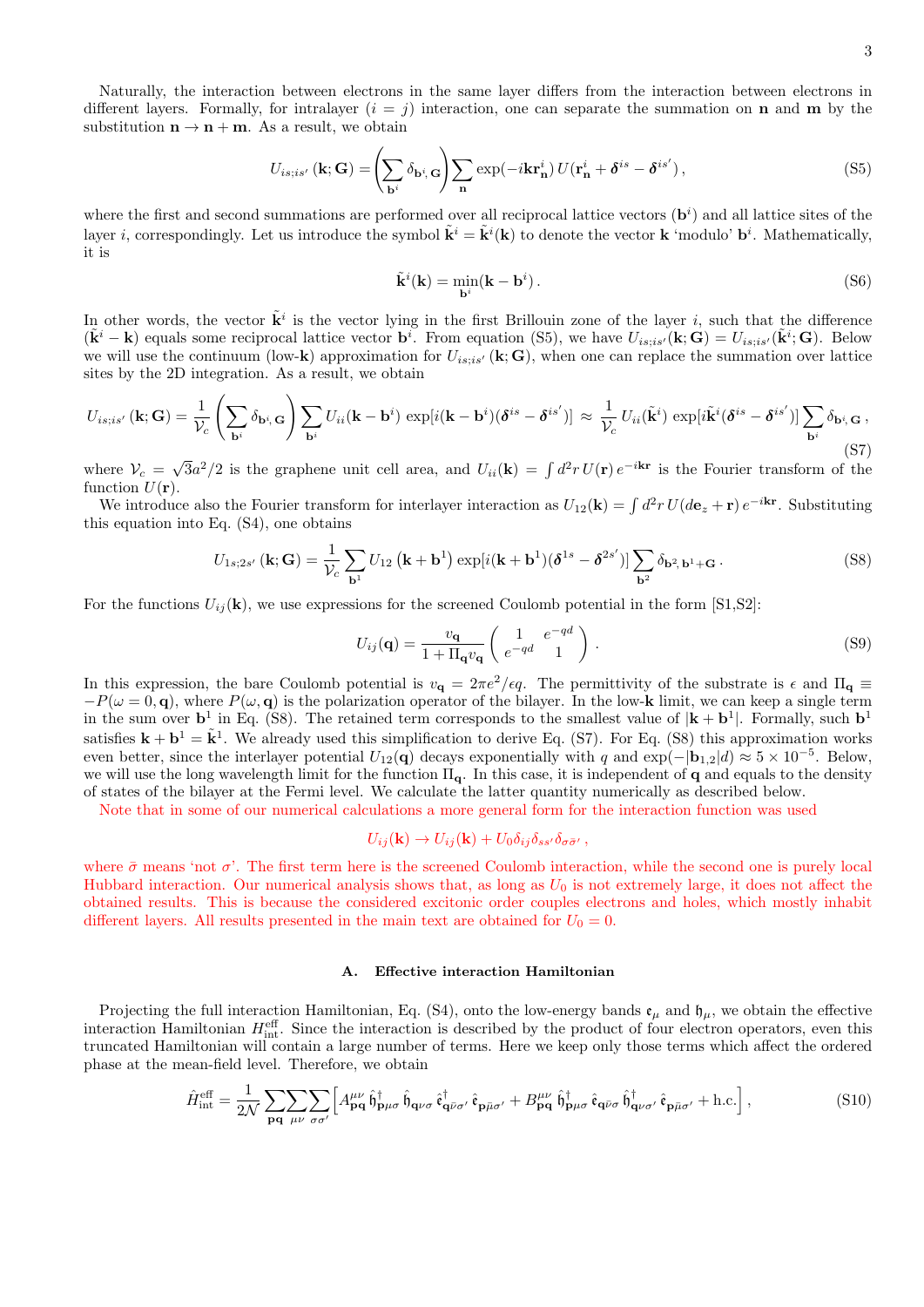where  $\bar{\mu} = -\mu$ , and the projected coupling parameters are

$$
A_{\mathbf{p}\mathbf{q}}^{\mu\nu} = \sum_{\substack{i_s \ G_1 G_2 \\ j s' G_1' G_2'}} \sum_{\substack{\mathbf{q}_1 \mathbf{q}_2 \\ \mathbf{q}_1' G_2'}} \Phi_{\mathbf{p}G_1 i s}^{\mathbf{q}_{\mu\nu}} \Phi_{\mathbf{q}G_2 j s'}^{\mathbf{p}_{\nu}} \Phi_{\mathbf{p}G_2' j s'}^{\mathbf{p} \bar{\mu}} U_{i s; j s'}^{\mathbf{q}} (\mathbf{p} - \mathbf{q} + \mathbf{G}_1 - \mathbf{G}_1'; \mathbf{G}_1 + \mathbf{G}_2 - \mathbf{G}_1' - \mathbf{G}_2'), \tag{S11}
$$

$$
B_{\mathbf{pq}}^{\mu\nu} = \sum_{\substack{is \ \mathbf{G}_1 \mathbf{G}_2 \\ j s' \ \mathbf{G}_1' \mathbf{G}_2'}} \Phi_{\mathbf{p} \mathbf{G}_1 is}^{\mathfrak{h}\mu*} \Phi_{\mathbf{q} \mathbf{G}_1's}^{\mathfrak{e}\bar{\nu}} \Phi_{\mathbf{q} \mathbf{G}_2 js'}^{\mathfrak{h}\nu*} \Phi_{\mathbf{p} \mathbf{G}_2's'}^{\mathfrak{e}\bar{\mu}} U_{is;j s'}(\mathbf{p} - \mathbf{q} + \mathbf{G}_1 - \mathbf{G}_1'; \mathbf{G}_1 + \mathbf{G}_2 - \mathbf{G}_1' - \mathbf{G}_2').
$$
\n(S12)

For a given superstructure, bias voltage, and interaction strength, we calculate the functions  $A_{pq}^{\mu\nu}$  and  $B_{pq}^{\mu\nu}$  numerically. Our analysis shows that, with good accuracy, the following relations hold

$$
A_{\mathbf{pq}}^{\mu\nu} \approx \delta_{\mu\nu} A_{\mathbf{pq}} \,, \qquad B_{\mathbf{pq}}^{\mu\nu} \approx \delta_{\mu\bar{\nu}} B_{\mathbf{pq}} \,. \tag{S13}
$$

The deviations from these equalities do not exceed 1% for any of the superstructures considered. Note that in the limit of uncoupled graphene layers,  $t_0 = 0$ , Eqs. (S13) become exact. This follows from the symmetry of the wave functions  $\Phi_{\mathbf{pG}is}^{\mathfrak{e},\mathfrak{h}\mu}$ : for uncoupled layers the electrons are localized either in layer 1 or 2. Further, by choosing appropriate phases of  $\Phi_{\mathbf{pG}}^{\mathfrak{e}\mu}$  and  $\Phi_{\mathbf{pG}}^{\mathfrak{h}\mu}$ , one can make  $A_{\mathbf{pq}}$  and  $B_{\mathbf{pq}}$  purely real. Numerical results demonstrate also that, if momenta **p** and **q** are located near the same Dirac point  $\mathbf{K}_w$  (belonging to the same valley *w*), the functions  $A_{pq}$  and  $B_{pq}$  can be approximated as

$$
A_{\mathbf{pq}} \approx \cos^2\left(\frac{\varphi_{\mathbf{p}} - \varphi_{\mathbf{q}}}{2}\right) U_{12}(\mathbf{p} - \mathbf{q}), \qquad B_{\mathbf{pq}} \approx \sin^2\left(\frac{\varphi_{\mathbf{p}} - \varphi_{\mathbf{q}}}{2}\right) U_{12}(\mathbf{p} - \mathbf{q}), \tag{S14}
$$

where  $\varphi_p$  is the polar angle corresponding to the momentum **p** counted from the Dirac point  $\mathbf{K}_w$ . The factors  $\cos^2[(\varphi_{\bf p} - \varphi_{\bf q})/2]$  and  $\sin^2[(\varphi_{\bf p} - \varphi_{\bf q})/2]$  before the potential  $U_{12}$  are inherited from the wave functions. The deviation from equalities (S14) is larger for smaller  $\theta$ . If **p** and **q** belong to different valleys, we have

$$
A_{\mathbf{p}\mathbf{q}} \approx 0, \ B_{\mathbf{p}\mathbf{q}} \approx 0. \tag{S15}
$$

The latter equations demonstrate that, for interaction terms relevant to the formation of the excitonic order, the inter-valley scattering is suppressed. Thus, using these equations alongside with Eq. (S13), we can rewrite the effective interaction Hamiltonian in the form

$$
\hat{H}^{\text{eff}}_{\text{int}} = \frac{1}{2\mathcal{N}} \sum_{\mathbf{p}\mathbf{q}} \sum_{\mu w} \sum_{\sigma\sigma'} \Big[ A^w_{\mathbf{p}\mathbf{q}} \hat{\mathfrak{h}}^w_{\mathbf{p}\mu\sigma} \hat{\mathfrak{h}}^w_{\mathbf{q}\mu\sigma} \hat{\mathfrak{e}}^w_{\mathbf{q}\bar{\mu}\sigma'} \hat{\mathfrak{e}}^w_{\mathbf{p}\bar{\mu}\sigma'} + B^w_{\mathbf{p}\mathbf{q}} \hat{\mathfrak{h}}^w_{\mathbf{p}\mu\sigma} \hat{\mathfrak{e}}^w_{\mathbf{q}\mu\sigma} \hat{\mathfrak{h}}^w_{\mathbf{q}\bar{\mu}\sigma'} \hat{\mathfrak{e}}^w_{\mathbf{p}\bar{\mu}\sigma'} + \text{h.c.} \Big] , \tag{S16}
$$

where the electron operators  $\hat{\mathfrak{h}}_{\mathbf{p}\mu\sigma}^w$  and  $\hat{\mathfrak{e}}_{\mathbf{p}\mu\sigma}^w$  are given by Eq. (S2), the prime near the sum means that the summation is performed over momenta laying in one valley only, and  $A_{pq}^w = A_{K_w+pK_w+q}$ ,  $B_{pq}^w = B_{K_w+pK_w+q}$ . Thus, the total effective Hamiltonian  $H^{\text{eff}} = H_0^{\text{eff}} + H_{\text{int}}^{\text{eff}}$  is diagonal in the valley index. This allows us to consider two valleys independently. Let us consider the valley around the Dirac point **K**1. Below we suppress the valley index and count the momenta from the Dirac point  $K_1$ .

#### **B. Mean-field equations**

We now study the effective Hamiltonian in the mean-field approximation. To this end, we define the following symmetry-breaking expectation values

$$
\eta_{\mathbf{p}\mu\sigma} = \langle \hat{\mathfrak{h}}_{\mathbf{p}\mu\sigma}^{\dagger} \hat{\mathfrak{e}}_{\mathbf{p}\bar{\mu}\bar{\sigma}} \rangle. \tag{S17}
$$

The expectation value  $\eta_{p+1\sigma}$  couples electrons and holes belonging to the bands forming the Fermi surface, while the parameter *η***<sup>p</sup>***−*1*<sup>σ</sup>* corresponds to the next pair of electron and hole bands (see Fig. S1). Note that the definition (S17) involves electrons and holes with opposite spin projections. Thus, this exciton order corresponds to the planar spindensity wave.

The matrix elements  $\eta$ 's may be used in the usual mean-field decoupling scheme: a product of two operators  $O_1O_2$ is replaced by a simpler expression according to the rule  $O_1O_2 \to O_1\langle O_2\rangle + \langle O_1\rangle O_2 - \langle O_1\rangle \langle O_2\rangle$ , where  $\langle O_{1,2}\rangle \propto \eta_{\text{puc}}$ . Thus,  $H_{int}^{\text{eff}}$  becomes quadratic in the  $\hat{\mathfrak{e}}_{\mathbf{p}\mu\sigma}$  and  $\hat{\mathfrak{h}}_{\mathbf{p}\mu\sigma}$  operators. Let us now introduce the following four-component operator  $\hat{\Psi}_{\mathbf{p}\mu} = (\hat{\mathfrak{h}}_{\mathbf{p}\mu\uparrow}, \hat{\mathfrak{e}}_{\mathbf{p}\bar{\mu}\uparrow}, \hat{\mathfrak{h}}_{\mathbf{p}\mu\downarrow}, \hat{\mathfrak{e}}_{\mathbf{p}\bar{\mu}\downarrow})^{\mathrm{T}}$ . The effective mean-field Hamiltonian can then be written in the form

$$
\hat{H}_{\text{MF}}^{\text{eff}} = \sum_{\mathbf{p}\mu} \hat{\Psi}_{\mathbf{p}\mu}^{\dagger} H_{\mathbf{p}\mu} \hat{\Psi}_{\mathbf{p}\mu} + U_c, \qquad (S18)
$$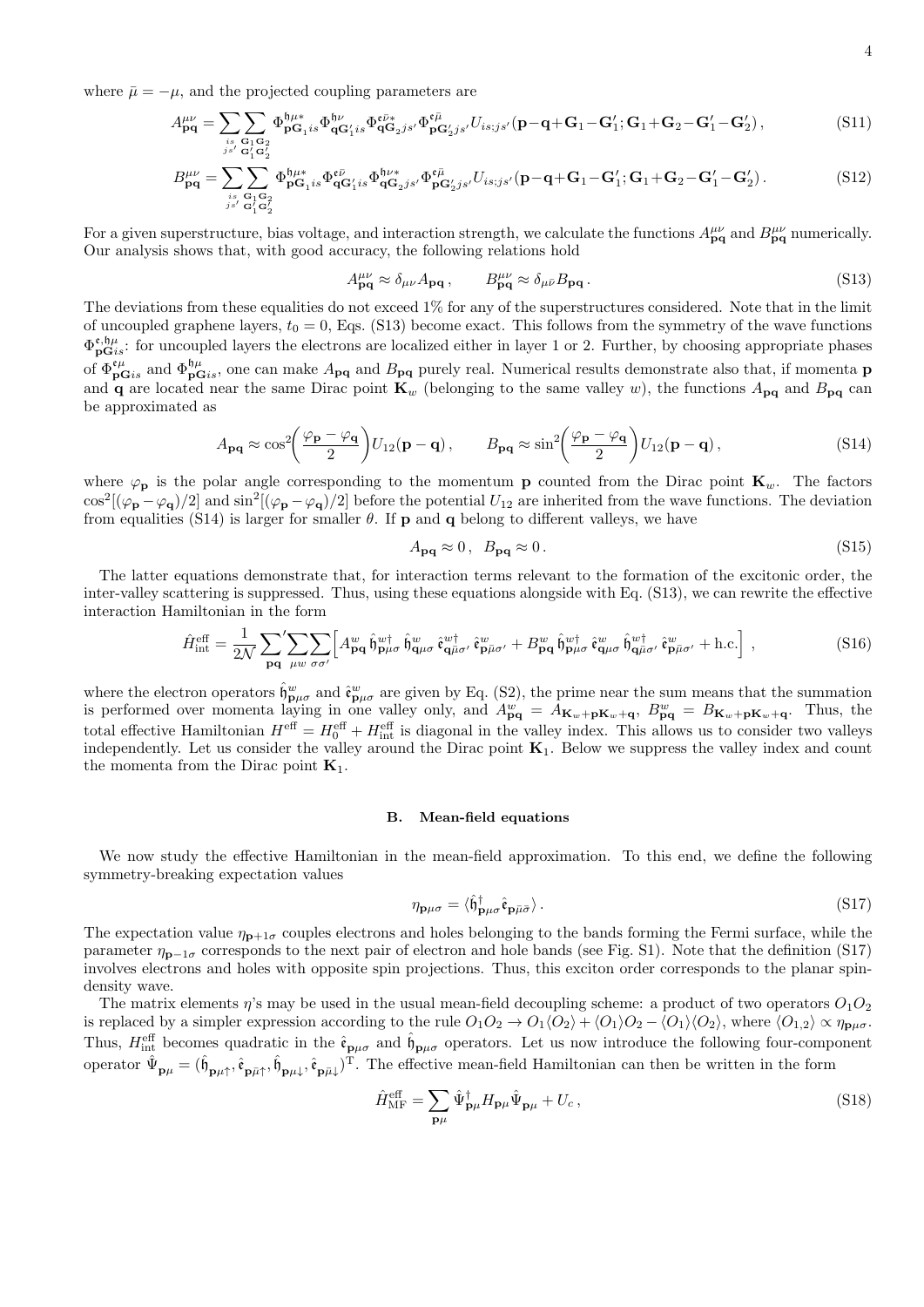where  $U_c$  is the *c*-number

$$
U_c = \frac{1}{2\mathcal{N}} \sum_{\mathbf{p}\mathbf{q}\mu\sigma} \left[ A_{\mathbf{p}\mathbf{q}} \, \eta_{\mathbf{p}\mu\sigma}^* \, \eta_{\mathbf{q}\mu\sigma} + B_{\mathbf{p}\mathbf{q}} \, \eta_{\mathbf{p}\mu\sigma}^* \, \eta_{\mathbf{q}\mu\bar{\sigma}}^* + \text{c.c.} \right]. \tag{S19}
$$

In equation (S18),  $H_{\mathbf{p}\mu}$  is a  $4 \times 4$  matrix, which has the form

$$
H_{\mathbf{p}\mu} = \begin{pmatrix} E_{\mathbf{p}\mu}^{b} & 0 & 0 & -\Delta_{\mathbf{p}\mu}^{*} \\ 0 & E_{\mathbf{p}\mu}^{c} & -\Delta_{\mathbf{p}\mu} & 0 \\ 0 & -\Delta_{\mathbf{p}\mu}^{*} & E_{\mathbf{p}\mu}^{b} & 0 \\ -\Delta_{\mathbf{p}\mu}^{*} & 0 & 0 & E_{\mathbf{p}\mu}^{c} \end{pmatrix},
$$
\n(S20)

where  $\Delta_{\mathbf{p}\mu\sigma}$  is the order parameter

$$
\Delta_{\mathbf{p}\mu\sigma} = \frac{1}{N} \sum_{\mathbf{q}} \left[ A_{\mathbf{p}\mathbf{q}} \eta_{\mathbf{q}\mu\sigma} + B_{\mathbf{p}\mathbf{q}} \eta_{\mathbf{q}\mu\bar{\sigma}}^* \right]. \tag{S21}
$$

Note that, in principle, one can introduce also the expectation values of the form  $\langle \hat{\theta}^{\dagger}_{\mathbf{p}\mu\sigma} \hat{\mathbf{e}}_{\mathbf{p}\mu\bar{\sigma}} \rangle$  making effective meanfield Hamiltonian non-diagonal in terms of index *µ*. However, the corresponding interaction constants turn out to be much smaller than functions  $A_{pq}$  and  $B_{pq}$ . Thus, we neglect these order parameters. Finally, the charge-density-wave state represented by order parameter  $\sum_{\sigma} \langle \hat{h}^{w\dagger}_{\mathbf{p}\mu\sigma} \hat{\epsilon}^w_{\mathbf{p}\bar{\mu}\sigma} \rangle$  is energetically unfavorable in comparison to the SDW one.

We now assume that  $\Delta_{\mathbf{p}\mu\sigma}$  are real-valued functions satisfying the relations  $\Delta_{\mathbf{p}\mu\uparrow} = \Delta_{\mathbf{p}\mu\downarrow} \equiv \Delta_{\mathbf{p}\mu}$ . Minimizing the total energy, at zero temperature and at half-filling, we obtain the system of equations for the order parameters:

$$
\Delta_{\mathbf{p}\mu} = \frac{1}{2} \int \frac{d^2 q}{v_{\text{BZ}}} \left[ \frac{A_{\mathbf{p}\mathbf{q}} \Delta_{\mathbf{q}\mu}}{\sqrt{\Delta_{\mathbf{q}\mu}^2 + E_{\mathbf{q}\mu}^2}} + \frac{B_{\mathbf{p}\mathbf{q}} \Delta_{\mathbf{q}\bar{\mu}}}{\sqrt{\Delta_{\mathbf{q}\bar{\mu}}^2 + E_{\mathbf{q}\bar{\mu}}^2}} \right],
$$
\n(S22)

where  $E_{\mathbf{p}\mu} = (E_{\mathbf{p}\bar{\mu}}^{\mathfrak{e}} - E_{\mathbf{p}\mu}^{\mathfrak{h}})/2$ ,  $v_{\text{BZ}} = 8\pi^2/(a^2\sqrt{3})$  is the area of the graphene Brillouin zone (BZ), and the integration is performed over the momenta laying in one valley.

#### **II. APPROXIMATE MEAN-FIELD EQUATIONS**

Equations (S22) are the system of integral equations for the gap functions  $\Delta_{p+1}$  and  $\Delta_{p-1}$ . One can find approximate solutions to these equations assuming an appropriate ansatz for the gap functions  $\Delta_{\bf p\mu}$ . In this section, we derive approximate transcendental equations for these order parameters assuming a step-like form for the functions  $\Delta_{\bf p\mu}$ . These equations will be different for weak and strong interaction strength. The criterion that distinguishes the strong interaction from the weak one will be given below.

#### **A. Weak-interaction limit**

The main interest now is the value of the function  $\Delta_{p+1}$  at the Fermi surface, since this provides the energy gap. The Fermi surface near each Dirac point is a closed curve having near-circular shape. Below we neglect the trigonal warping and approximate the Fermi surface by a circle with radius  $q_F^*$ , calculated numerically by averaging over the Fermi surface. We assume that  $\Delta_{\mathbf{p}\mu}$  are step-like functions, described by the equations

$$
\Delta_{\mathbf{p}\mu} = \Delta_{\mu}\Theta(q_{\Lambda} - |p - q_{F}^{*}|),\tag{S23}
$$

where the cutoff momentum  $q_\Lambda$  will be specified below. Thus, if  $q_\Lambda < q_F^*$ , the region of integration in Eq. (S22) is a ring centered at the Dirac point  $\mathbf{K}_1$  and having radii  $(q_F^* - q_\Lambda)$  and  $(q_F^* + q_\Lambda)$ . Otherwise, when  $q_\Lambda > q_F^*$ , it is the circle with radius  $(q_F^* + q_\Lambda)$ .

In a subsequent approximation, we replace the functions  $A_{pq}$  and  $B_{pq}$  by constants  $\bar{A}$  and  $\bar{B}$ , obtained by averaging *A***<sub><b>pq**</sub> and *B*<sub>**<sub><b>pq</sub>** over the Fermi surface. For numerical calculations of *A* and *B*, we consider  $A_{pq} = \sum_{\mu} A_{pq}^{\mu} / 2$  and</sub></sub>  $B_{pq} = \sum_{\mu} B^{\mu \bar{\mu}}_{pq}/2$ , with  $A^{\mu \nu}_{pq}$  and  $B^{\mu \nu}_{pq}$  calculated according to Eqs. (S12).

We now also approximate the energies  $E_{\mathbf{q}\mu}$  by linear functions

$$
E_{\mathbf{q}\mu} \approx v_{\mathrm{F}}^{*}(|\mathbf{q}| - \mu q_{F}^{*}), \tag{S24}
$$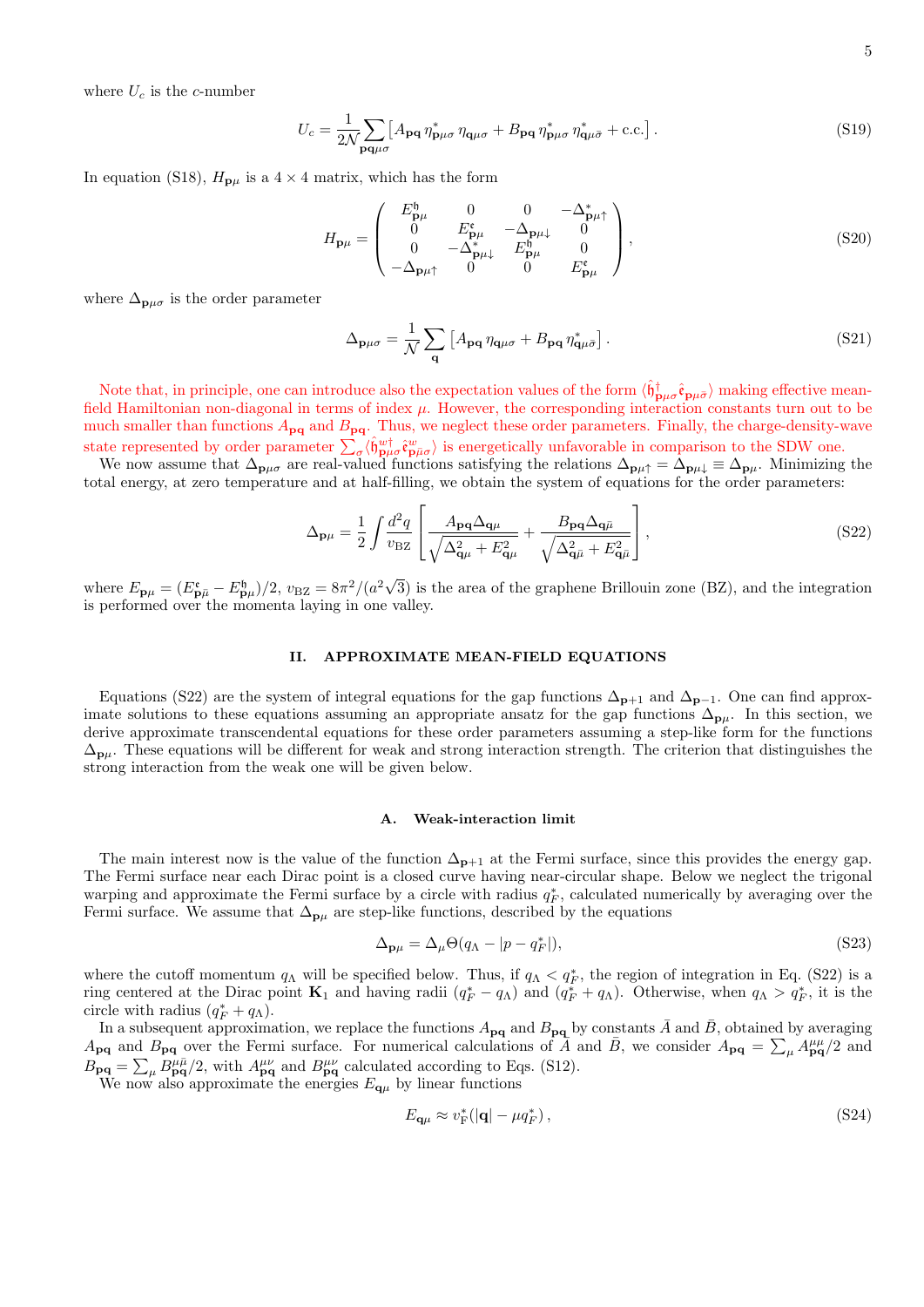where the renormalized Fermi velocity is calculated numerically by averaging the function  $\sum_{\mu} |\partial E_{\mathbf{q}\mu} \partial \mathbf{q}|/2$  over the Fermi surface. Thus, the system of equations for the order parameters becomes

$$
\Delta_{\mu} = \frac{1}{2} \int_{q_1}^{q_2} dq \left[ \frac{q \lambda_A \Delta_{\mu}}{\sqrt{\Delta_{\mu}^2 + v_{\rm F}^{*2} (q - \mu q_{F}^{*})^2}} + \frac{q \lambda_B \Delta_{\bar{\mu}}}{\sqrt{\Delta_{\mu}^2 + v_{\rm F}^{*2} (q + \mu q_{F}^{*})^2}} \right],
$$
\n(S25)

where  $q_1 = \max(0, q_F^* - q_\Lambda)$ , and  $q_2 = q_F^* + q_\Lambda$ . The interaction parameters are  $\lambda_A = 2\pi \bar{A}/v_{\rm BZ}$  and  $\lambda_B = 2\pi \bar{B}/v_{\rm BZ}$ . The magnitude of the order parameters  $\Delta_\mu$  depends on the values of  $\bar{A}$  and  $\bar{B}$ , as well as on the cut-off momentum *q*Λ. The main contribution to the functions *A***pq** and *B***pq** comes from the interlayer interaction [see Eq. (S14)]. Following Refs. [S1,S2], we define  $q_\Lambda$  from the condition  $U_{12}(q_\Lambda) = U_{12}(0)/2$ . Assuming that  $q_\Lambda d \ll 1$  (which is correct for  $V_b \lesssim t_0$  and  $e^2/e v_F \lesssim 1$ , from Eqs. (S9) we obtain the estimate  $q_\Lambda \approx 2\pi \Pi_0 v_F \alpha$ , where  $\Pi_0$  is the density of states of the bilayer at the Fermi level,  $\alpha = e^2/\epsilon v_F$  is the graphene fine structure constant, and  $v_F = t\alpha\sqrt{3}/2$  is the graphene fine structure constant, and  $v_F = t\alpha\sqrt{3}/2$  is the Fermi velocity of the single-layer graphene. Neglecting the trigonal warping, the density of states is expressed as  $\Pi_0 \approx 4q_F^*/(\pi v_F^*)$ . Thus, we obtain

$$
q_{\Lambda} = 8 \frac{v_{\rm F}}{v_{\rm F}^*} \alpha q_{F}^* \,. \tag{S26}
$$

The integrals in Eq. (S25) can be evaluated explicitly. Performing the integration, we derive the system of transcendental equations for the parameters  $\Delta_{\mu}$ . Assuming that  $q_{\lambda} \ll q_F^*$  and  $\Delta_{\mu} \ll V_b$ , one can solve the system of equations (S25) analytically. This gives

$$
\Delta_{+1} \approx 2 v_{\rm F} q_{F}^{*} \alpha \exp(-1/\Lambda + 4\alpha^{*}), \qquad \Delta_{-1} = \frac{\bar{B}}{\bar{A}} \Delta_{+1}, \qquad (S27)
$$

where  $\alpha^* = e^2/(\epsilon v_F^*)$  is the 'renormalized  $\alpha$ ' and

$$
\Lambda \approx \frac{2\pi \bar{A} q_F^*}{v_{\rm BZ} v_{\rm F}^*} \,. \tag{S28}
$$

Using the approximation (S14) for  $A_{pq}$ , we obtain

$$
\bar{A} \approx \left\langle \cos^2(\varphi/2) U_{12} \left( 2q_F^* |\sin(\varphi/2)| \right) \right\rangle, \tag{S29}
$$

where  $\varphi$  is the polar angle parameterizing points on the Fermi surface, while the averaging is performed over this angle. Substituting this expression into Eq. (S28), we obtain

$$
\Lambda \approx \frac{1}{8} \left\langle \frac{\cos^2(\varphi/2)}{1 + \frac{1}{4\alpha^*} |\sin(\varphi/2)|} \right\rangle.
$$
 (S30)

Deriving the above approximation, we assumed that  $q_F^*d \ll 1$ , which is valid for all bias voltages considered. According to Eq. (S30), the parameter  $\Lambda$  increases when  $\alpha^*$  increases. When  $\alpha^* \ll 1$ , we have  $\Lambda \propto \alpha^* \ln(1/\alpha^*)$ . Since  $\alpha^*$  is inversely proportional to  $v_F^*$ , the quantity  $\Lambda$  and, consequently,  $\Delta_{+1}$  increases when  $v_F^*$  decreases. Therefore, the order parameter  $\Delta_{+1}$  increases with  $\theta$ , because  $v_F^*$  decreases with the twist angle [S3,S4,S5]. Numerical calculations also show that the actual value of  $\bar{A}$  is greater than the estimate (S29). This can be explained by the fact that at finite interlayer hybridization, the quasiparticles are no longer localized in one particular layer. As a result, the intralayer potential contributes to A, and this effect is stronger for smaller twist angles.

### **B. Approximate solution, strong interaction limit**

The limit of weak coupling corresponds to the case of *α ≪* 1. Simple estimates show, however, that for a bilayer suspended in vacuum,  $\epsilon = 1$ , the parameter  $\alpha \approx 2.6$ . When  $\alpha$  increases, the cut-off momentum can exceed the size of the superlattice Brillouin zone. In this case, we should increase the number of bands in our effective Hamiltonian. Simultaneously, we should increase the number of order parameters  $\Delta_{\mathbf{p}\mu}$ , with  $\mu$  now changing from 1 to some *N* > 2. The rank of the matrix functions  $A^{\mu\nu}$  and  $B^{\mu\nu}$  becomes equal to *N*. This consideration can be substantially simplified if we consider the additional 'high-energy' bands in the limit of decoupled  $(t_0 = 0)$  graphene layers. The decoupled layer approximation is justified for sufficiently large energies. Due to its importance, let us discuss this approximation in some detail.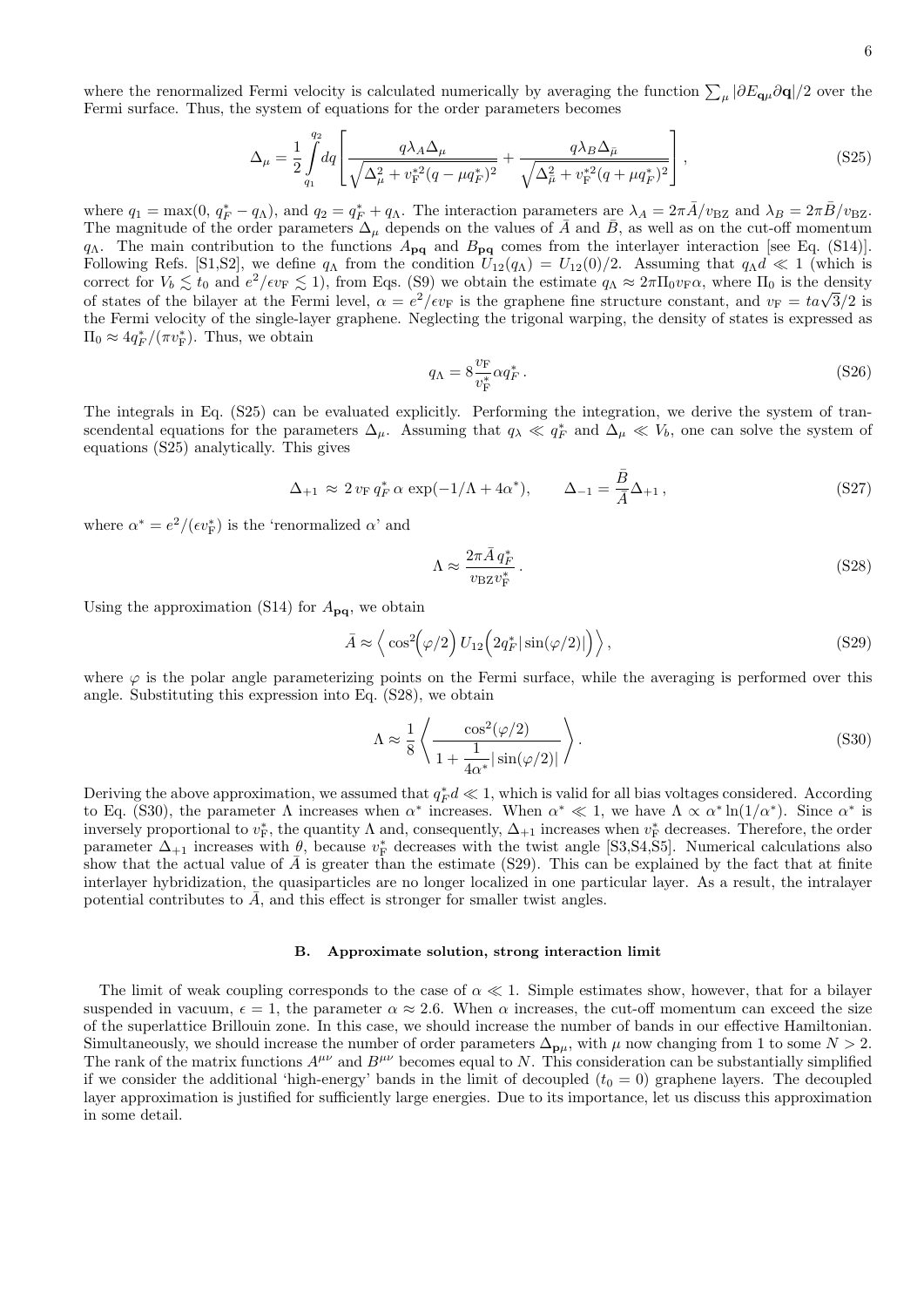## *1. Decoupled layer approximation*

Imagine that we have no interlayer hopping. In such a situation the tBLG single-electron spectrum coincides with the spectrum of two graphene layers folded inside the tBLG superlattice Brillouin zone. As the interlayer coupling increases, this spectrum changes as well. One of the well-known features which emerges at finite interlayer hopping is a series of van Hove singularities at finite energies  $\pm E_{\rm vH}^{(u)}$ , where the integer super-index *u* orders the singularities linearly:  $E_{\text{vH}}^{(u+1)} > E_{\text{vH}}^{(u)}$ . In the limit of vanishing interlayer hopping, the singularity energies may be estimated with the help of perturbation theory in  $t_0$ . Exactly at  $t_0 = 0$ , the tBLG spectrum has multiple degeneracy lines defined by the condition:

$$
v_{\mathcal{F}}|\mathbf{k} + \mathbf{K}_1| = v_{\mathcal{F}}|\mathbf{k} + \mathbf{K}_2 + \mathbf{G}|, \quad \text{where} \quad \mathbf{G} = n\mathbf{G}_1 + m\mathbf{G}_2, \quad n, \ m \quad \text{are integers}. \tag{S31}
$$

This relation equates electron energies in different layers at different valleys. The momentum conservation is enforced up to a reciprocal superlattice vector **G**. It is convenient to rewrite Eq. (S31) as

$$
v_{\mathcal{F}}|\mathbf{k}| = v_{\mathcal{F}}|\mathbf{k} + \mathbf{G}'|, \quad \text{where} \quad \mathbf{G}' = \mathbf{G} + \mathbf{K}_2 - \mathbf{K}_1 = (n+1/3)\mathcal{G}_1 + (m-1/3)\mathcal{G}_2. \tag{S32}
$$

The solution of this equation is a straight line defined by the formula  $\mathbf{k} = -\mathbf{G}'/2 + \mathbf{p}_0\ell$ , where  $\ell$  is a scalar variable and the vector  $\mathbf{p}_0$  is normal to  $\mathbf{G}'$ , that is  $(\mathbf{p}_0 \cdot \mathbf{G}') = 0$ . The energy corresponding to the degenerate states is equal to

$$
E^{(0)} = v_{\rm F} \sqrt{(\mathbf{G}'/2)^2 + \mathbf{p}_0^2 \ell^2}.
$$
 (S33)

At small, but finite, tunneling, these degeneracies are lifted as follows:  $E_{\pm} = E^{(0)} \pm \Delta E^{(1)}$ , where the correction  $\Delta E^{(1)}$ is proportional to  $|t_0|$ . When this degeneracy is lifted, the van Hove singularity appears. They are approximately located at  $\partial E^{(0)}/\partial \ell = 0$ , or, equivalently, at  $E_{\rm vH} \approx v_{\rm F}|\mathbf{G}'|$ .

However, despite the importance of the van Hove singularities for general properties of solids, for us the renormalization of the low-energy spectrum  $(|\varepsilon| < E_{vH}^{(1)})$  is more relevant. The feature we are specifically interested in is the renormalized Fermi velocity  $v_F^* < v_F$ . Both, the first van Hove singularity and the low-energy renormalizations are due to the interlayer hybridization amplitudes  $\tilde{t}_{12}^{ss'}(\mathbf{k};\mathbf{G})|_{\mathbf{G}=\mathbf{0}}, \tilde{t}_{12}^{ss'}(\mathbf{k};\mathbf{G})|_{\mathbf{G}=-\mathbf{G}_1}$ , and  $\tilde{t}_{12}^{ss'}(\mathbf{k};\mathbf{G})|_{\mathbf{G}=\mathbf{G}_2}$ . These three choices for the momentum **G** correspond to the lowest value of the parameter  $G' = |G'|$ : for such values of **G** one can calculate  $G' = G'_{\text{min}} = |\mathcal{G}_1|/\sqrt{3}$ . For all other choices of **G**, the following inequality is valid:  $G' \geq 2G'_{\text{min}}$ . As it was demonstrated in Ref. [S6], the tunneling amplitude  $\tilde{t}_{12}^{ss'}(\mathbf{k};\mathbf{G})$  is very sensitive to the value of  $G'$ : it decays quickly for larger *G*<sup>*'*</sup>. Thus, we neglect the interlayer tunneling for single-electron states with momentum  $|\mathbf{q}| > |\mathcal{G}_{1,2}|$ , and approximate these states by wave functions localized inside an individual layer.

#### *2. Derivation of the strong coupling equations*

Using the decoupled-layer approximation we will now derive the strong-coupling equations. Our formal goal now is to modify Eq. (S22) to account for momenta  $q \geq |\mathcal{G}_1|$ . For decoupled layers, one can associate the band index *S* to the momentum **p** laying in the Brillouin zone of the layer 1 or 2; that is, one can perform the band unfolding [S7]. Therefore, one can assume that the number of order parameters  $\Delta_{\mathbf{p}\mu}$  is still equal to 2, but the integration in Eq. (S22) is extended to momenta exceeding  $q_0 = |\mathcal{G}_{1,2}|/(2\sqrt{3})$ .

To complete the procedure, we need an approximation for  $E_{\mathbf{q}\mu}$  for  $q > q_0$ . Applying the decoupled-layer approach, we write

$$
E_{\mathbf{q}+1} \approx E_{\mathbf{q}-1} \approx v_{\mathrm{F}} |\mathbf{q}| \,. \tag{S34}
$$

This expression assumes that at high energies: (i) one must use the non-renormalized Fermi velocity  $v_F$ , and (ii) the bias voltage may be neglected, since  $V_b \lesssim t_0$ . Equation (S34) supplements Eq. (S24) at higher momenta. Therefore, approximate equations for the order parameters  $\Delta_{\mu}$  become

$$
\Delta_{\mu} = \int_{0}^{q_0} dq \frac{\frac{1}{2} q \lambda_A \Delta_{\mu}}{\sqrt{\Delta_{\mu}^2 + v_{\rm F}^{*2} (q - \mu q_{\rm F}^{*})^2}} + \int_{q_0}^{q_0} dq \frac{\frac{1}{2} q \lambda_A \Delta_{\mu}}{\sqrt{\Delta_{\mu}^2 + v_{\rm F}^{2} q^2}} + \int_{0}^{q_0} dq \frac{\frac{1}{2} q \lambda_B \Delta_{\bar{\mu}}}{\sqrt{\Delta_{\mu}^2 + v_{\rm F}^{*2} (q + \mu q_{\rm F}^{*})^2}} + \int_{q_0}^{q_0} dq \frac{\frac{1}{2} q \lambda_B \Delta_{\bar{\mu}}}{\sqrt{\Delta_{\mu}^2 + v_{\rm F}^{2} q^2}}.
$$
(S35)

Similarly to Eq. (S25), integrals here can be evaluated explicitly, and, thus, we obtain the system of transcendental equations for the parameters  $\Delta_{\mu}$ .